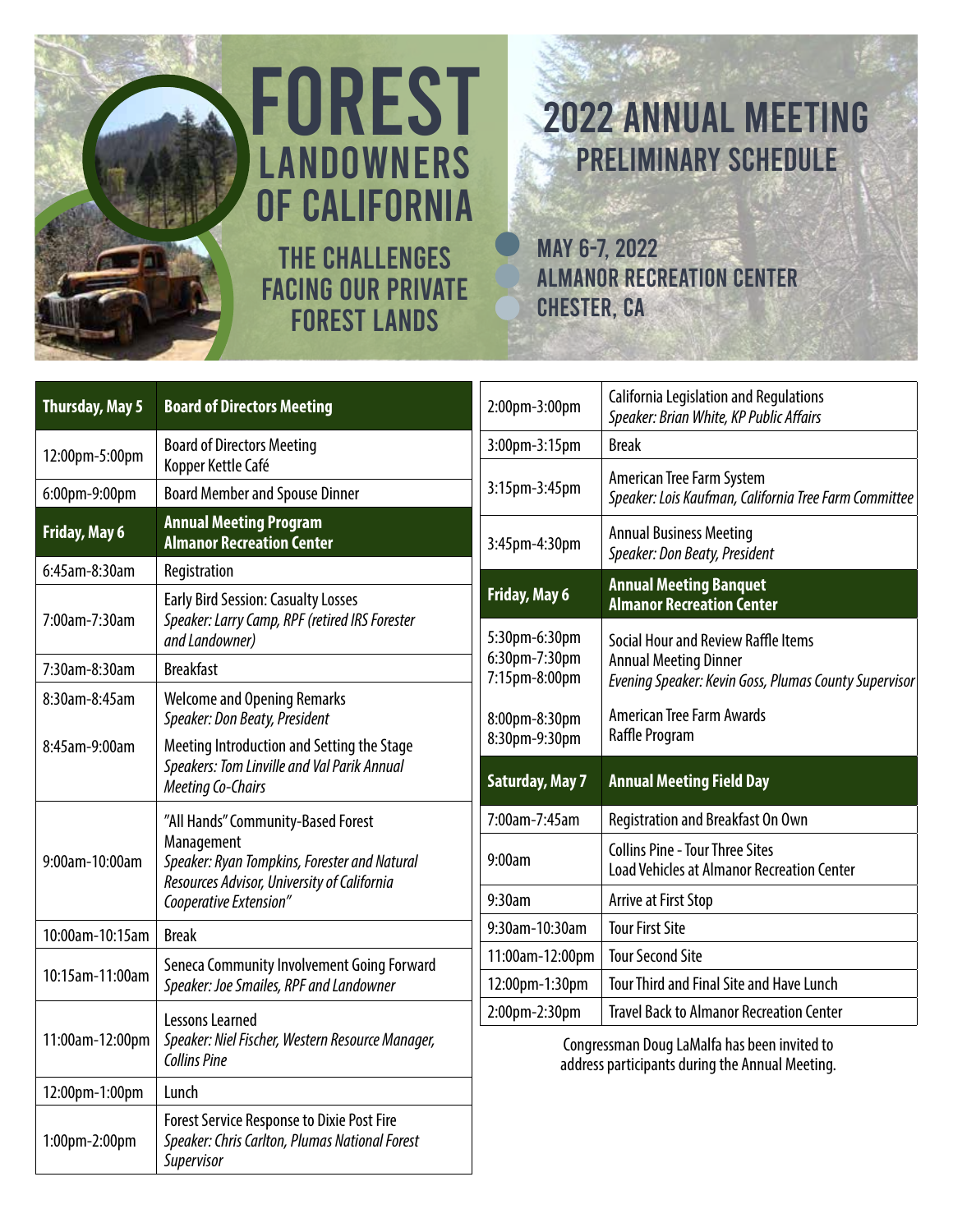

THE CHALLENGES FACING OUR PRIVATE FOREST LANDS FOREST LANDOWNERS OF CALIFORNIA



#### **2022 Annual Meeting Committee Meeting Location**

Tom Linville, Co-Chair Val Parik, Co-Chair Don Beaty

Larry Camp Jim Chapin Joe Smailes

**Almanor Recreation Center** 451 Meadowbrook Loop Chester, CA 96020

#### **Lodging, RV and Camping in Chester**

The availability of room nights in Chester may vary due to salvage work related to post Dixie Fire work. The Comfort Inn and Suites in Susanville has a small block of rooms available. The drive from Susanville to Chester is approximately 45 minutes, depending on road activity / traffic patterns. If you do not want to make the drive, review the lodging, RV or camping options below.

#### **Comfort Inn and Suites**

3015 E. Riverside Drive Susanville, CA 96103 (530) 257-3450 **Group Name:** Forest Landowners of California **Cut-off Date:** April 22, 2022 *The Comfort Inn is providing a 15% discount on the rate.*

### **Lodging Accommodations in Chester**

Antlers Motel 268 Main Street Chester, CA 96020 (530) 258-2722 www.antlersmotel.com/accommodations.html

Best Western Rose Quartz Inn 306 Main Street Chester, CA 96020 (530) 258-2002 bwrosequartzinn@gmail.com

The Bidwell House 1 Main Street Chester, CA 96020 (530) 258-3338 www.bidwellhouse.com/rooms.html

Lake Almanor Lodge 545 Martin Way Chester, CA 96020 (530) 570-8011 www.lakealmanorlodge.com/lodging

#### **RV and Camping in Chester**

Brookside RV Park 286 Main Street Chester, CA 96020 (530) 258-3584

Cedar Lodge Motel and RV Park 1487 Co Rd 324 Chester, CA 96020 (530) 258-2904 www.cedarlodgefun.com/

Leisure RV Park 124 Feather River Drive Chester, CA 96020 (530) 258-2302

Northshore Campground 541 Catfish Beach Rd Chester, Ca 96020 (530) 258-3376

#### **Saturday, May 7 Field Day Collins Pine**

Join us for a tour of Collins Pine to view three different sites. The Collins Pine forest management team will share the work they did leading up to the Dixie Fire, the impact of the Dixie Fire and what their next steps are.



#### **Raffle Program**

We look forward to bringing back the raffle program. There are two options: (1) donate an item for the in-person raffle, or (2) donate an item for the online auction. Please use the link below to complete the form. The in-person raffle requires you to bring the item(s) with you to Chester. If you are not attending and would like to submit an item for the online auction, that is an option. The form requires you to select in-person raffle or online auction. If you have any questions, contact us at (877) 326-3378 or info@ forestlandowners.org.

Raffle Form: https://bit.ly/flc2022raffle.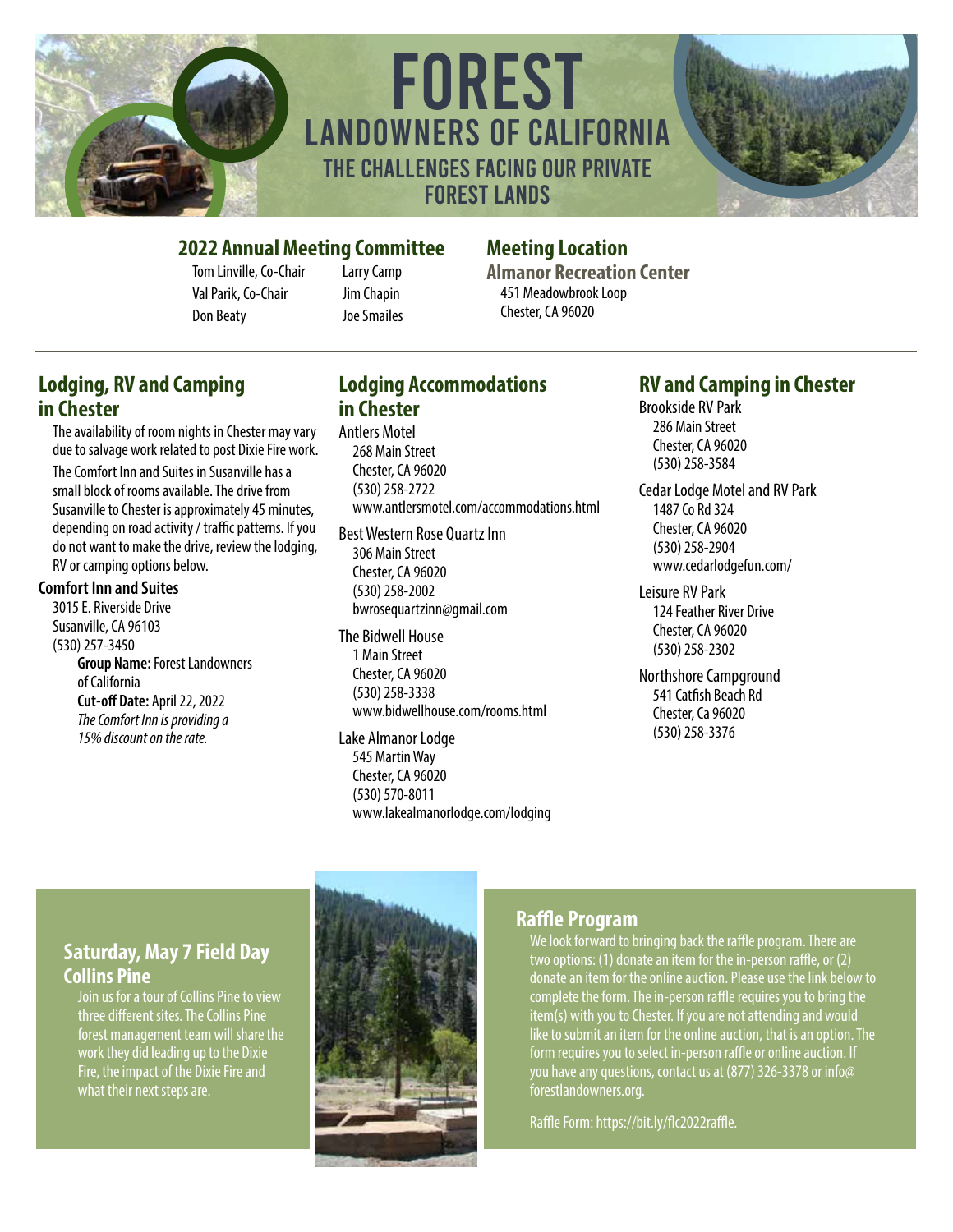## THE CHALLENGES FACING OUR PRIVATE FOREST LANDS FOREST LANDOWNERS OF CALIFORNIA



|                                                        |                   |                                | <b>State</b> State | Zip and the state of the state of the state of the state of the state of the state of the state of the state o |
|--------------------------------------------------------|-------------------|--------------------------------|--------------------|----------------------------------------------------------------------------------------------------------------|
|                                                        |                   |                                |                    | This is my first FLC Annual Meeting                                                                            |
|                                                        |                   |                                |                    |                                                                                                                |
| <b>Primary Registrant Special Dietary Requirements</b> | $\Box$ Vegetarian | $\Box$ Other (describe) $\Box$ |                    |                                                                                                                |
| Spouse/Guest Special Dietary Requirements              | $\Box$ Vegetarian |                                |                    |                                                                                                                |

□ Yes, I want to contribute a raffle and/or auction item. Please send me the form to complete.

#### **CONFERENCE REGISTRATION (A)**

Conference registration fees include lunch on Friday.

| REGISTRATION - [4350]<br>Postmarked on or before April 22, 2022 | <b>COST</b> | x No.      | $=$ TOTAL |
|-----------------------------------------------------------------|-------------|------------|-----------|
| Member (FLC & CTFS)                                             | \$120       |            |           |
| Member Couples (FLC & CTFS)                                     | \$165       |            |           |
| Nonmember                                                       | \$140       |            |           |
| Nonmember Couples                                               | \$195       |            |           |
|                                                                 |             | Subtotal A |           |

#### **OPTIONAL TOURS & EVENT (B)**

These optional activities are separately priced and not included in your Conference registration fees.

|                                                               | <b>COST</b> | x No.             | =TOTAL |
|---------------------------------------------------------------|-------------|-------------------|--------|
| Friday Evening Banquet [4330]                                 |             |                   |        |
| Select:<br>$\Box$ Beef<br>$\Box$ Chicken<br>$\Box$ Vegetarian |             |                   |        |
| Saturday Field Tour [4310]<br>(includes box lunch)            | \$40        |                   |        |
|                                                               |             | <b>Subtotal B</b> |        |
| Food Allergies/Special Needs:                                 |             |                   |        |

#### **OTHER INFORMATION**

□ Yes, I will attend the Early Bird workshop at 7:00am (#\_\_\_\_\_\_\_ of people)

#### **PAYMENT METHOD**

| Payment Enclosed: (Total Amount of A and B) \$ |  |
|------------------------------------------------|--|
| $\Box$ Check # (Payable to FLC)                |  |

 $\Box$  FLC Member  $\Box$  Nonmember

#### **CREDIT CARD INFORMATION**

| $\Box$ MasterCard $\Box$ Visa $\Box$ Discover |  |  |                      |
|-----------------------------------------------|--|--|----------------------|
|                                               |  |  |                      |
|                                               |  |  |                      |
|                                               |  |  |                      |
|                                               |  |  |                      |
|                                               |  |  |                      |
|                                               |  |  |                      |
|                                               |  |  | Date $\qquad \qquad$ |
|                                               |  |  |                      |

#### **How to Register**

- **Mail:** Forest Landowners of California 950 Glenn Drive, Suite 150, Folsom, CA 95630
- **Fax:** (916) 294-0415 **Questions:** (877) 326-3778



#### **Forest Landowners** OF CALIFORNIA

950 Glenn Drive, Suite 150 Folsom, CA 95630 (877) 326-3778 (916) 294-0415 fax info@forestlandowners.org www.forestlandowners.org